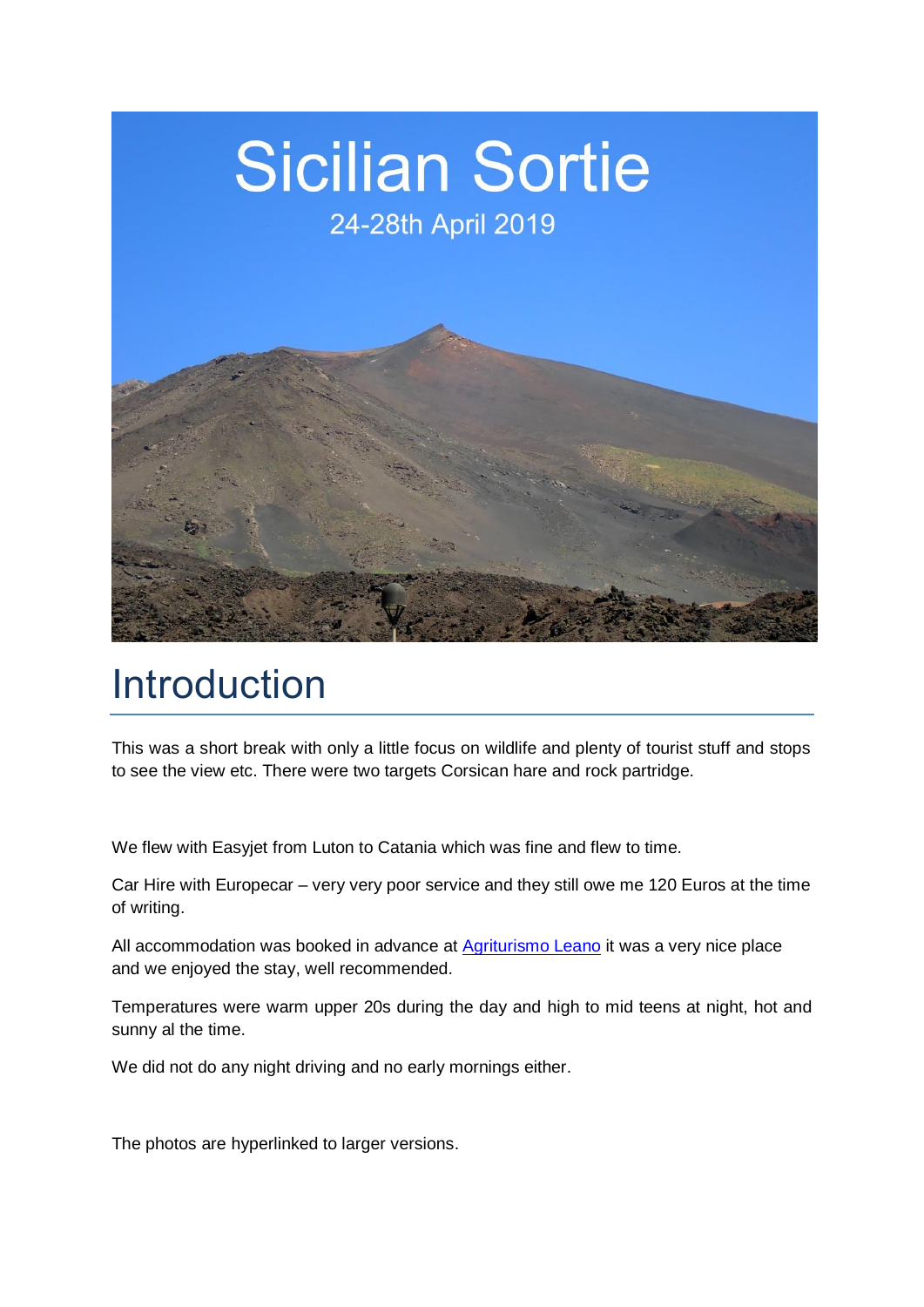## **Diary**

#### **24 rd April 2019**

We picked up our hire car and headed south to the hills around Buscemi for general wildlife watching targeting nowhere and nothing in particular just general wildlife watching. We made several stops for birds such as **Subalpine warbler** and **serin** and plenty of **buzzards**. One brief stop we had plenty of lizards both **Italian and Sicilian wall lizards** and a **green lizard**.

The plants were stunning all the roadsides heaving with amazing flowers including many orchids, some **wild gladioli** particularly spectacular.

One stretch of road had an amazing number of orchids, and we stopped many times to see a selection of orchid species the spectacular **pink butterfly orchid** the highlight.

A small roadside meadow where we stopped was amazing and had loads of orchids of several species. **Yellow bee orchid, bumblebee orchid, man orchid, large flowered tongue orchid, toothed orchid mirror orchid** to name a few.

We headed to our accommodation Agriturismo Leano which was just outside the small town of Piazza Armerina and checked in, it was an excellent place and we had it to ourselves for most of the visit.

I found a nice spot round the corner to set a few small mammal traps in some scrub before heading into Piazza Armerina for a nice pizza and a beer.

Back at our accommodation we could hear a **Scops Owl**  calling but only got a brief view of it before calling it a night.



**Subalpine warbler** 



**Naked Man Orchid**



**Italian Wall Lizard**



**Yellow Bee Orchid**

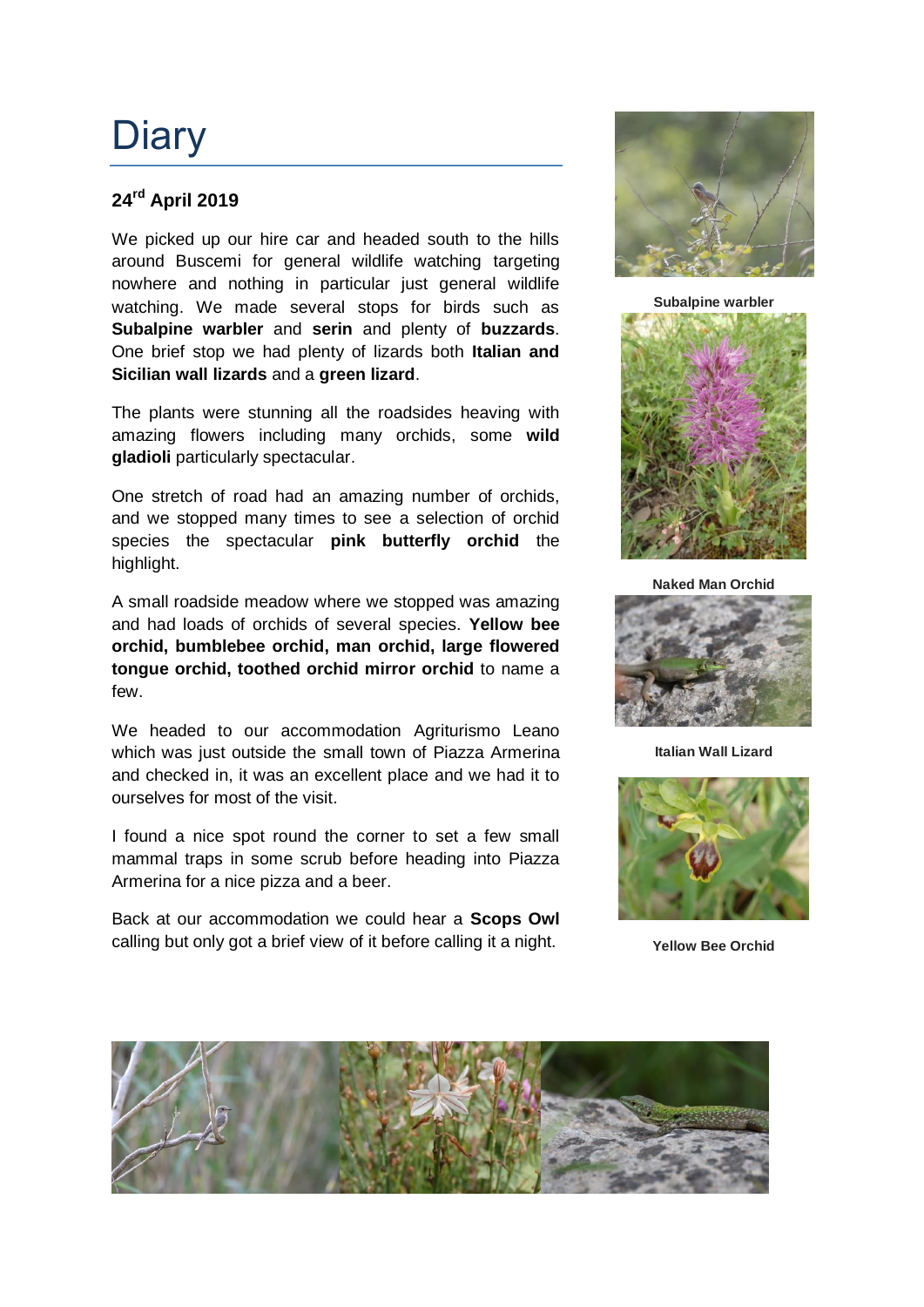#### **25th April 2019**

We were not far out of Piazza Armerina when I had to swerve to avoid an oncoming car and the edge of the road punctured two tyres, so the planned day would change a lot. It was compounded by it being Liberation day so no tyre repair places were open, and our only option was to go to the airport to get a new hire car. All taxis were not running either so the emergency tow truck drove us there.

We eventually got a new car and we headed south to do some touristy things such as visiting Inspector Montalbano's house, eat ice creams and walk along the beach. A few **gulls** but nothing of note along the coast.

We headed to Biviere di Gela nature reserve, for a wander round, it held a nice selection of wetland birds, a **spotted flycatcher** and a few plants including the rare endemic *Centaurea sphaerocephala*. A distant **Corsican hare** on the drive back was the highlight of the day

#### **26 th April 2019**

We headed north exploring some of the island doing touristy things and doing a bit of wildlife watching particularly looking for Corsican hares.

We drove slowly through the Madonie Mountains where we made lots of stops for common birds and the vast arrays of orchids present at almost every corner of many species including **Naked Man orchids, Provencal Orchid, Paeonia flavescens** and a field full of **Southern Dwarf Iris**.

The next stop was a planned stop for orchids near Bosco della Ficuzza an fantastic meadow held an amazing array of species and numbers of orchids. It was a great place and we spent some time here. There were a few tracks which led up into the hills and we explored them for a bit. A water trough had a few **Italian Pool frogs** in and we had a few **long tailed tits** of the local subspecies.

We headed to Corleone for ice creams and something to eat and then searched the arable areas for hares, it took a while but we did find one distant **Corsican hare**, and we had another brief one as we drove home.



**Centaurea sphaerocephala**



**Cyclamen repandum**



**Wild Gladioli**



**Bellevalia dubia**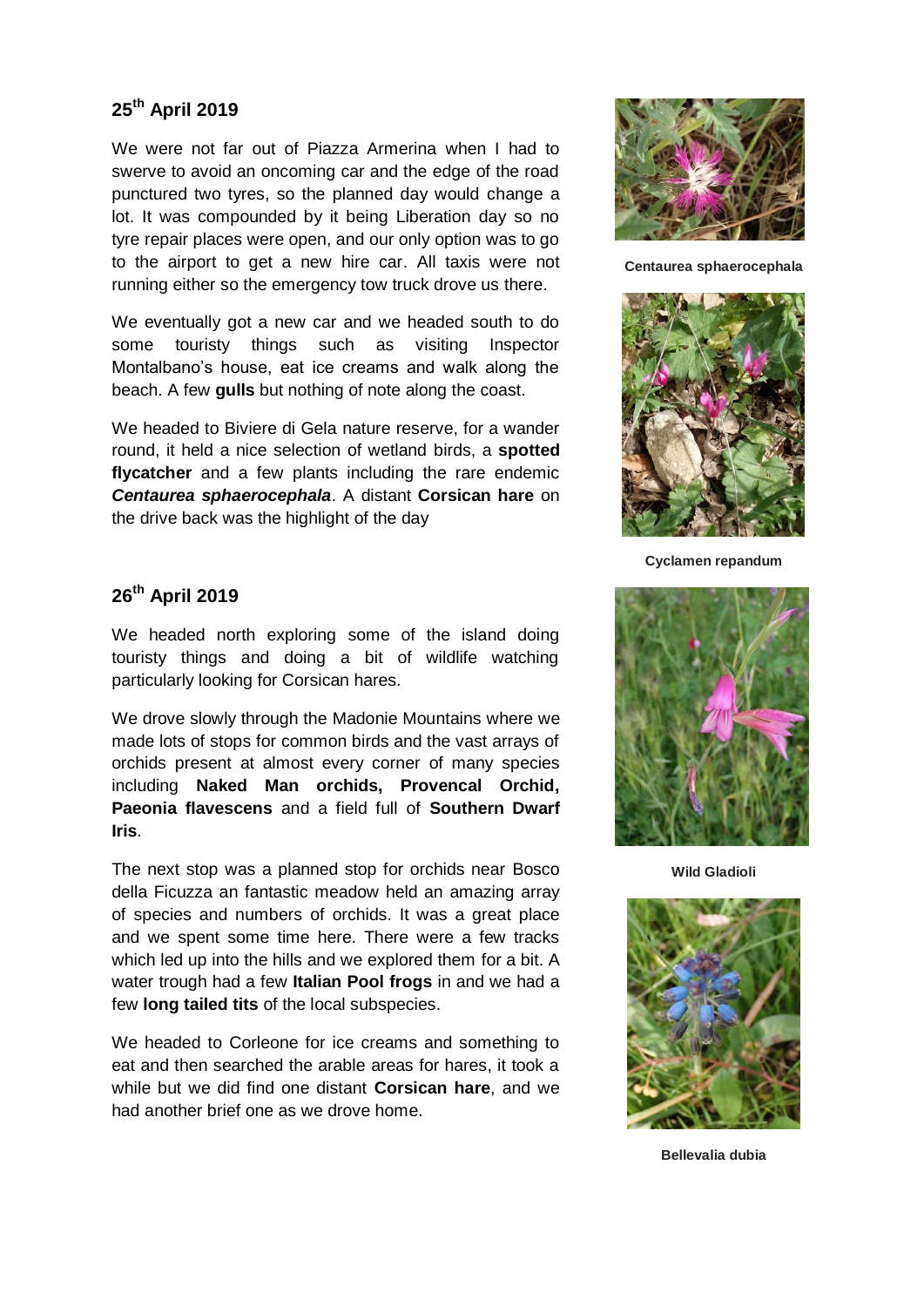#### **27 th April 2019**

Our day was spent on Mount Etna, visiting the volcano in what was now amazingly clear conditions. It was well worth the visit but there was not much wildlife high up. As we drove slowly down we searched for Rock partridges in the area around the volcano in the lava and rock fields but had no luck, there were quite a few birds present such as **wheatears, linnets, sparrows etc**.

At the base of the volcano we made a stop at some nice looking scrubby areas alongside the road, here were a nice selection of plants such as **giant fennel**, butterflies and a **Forrester moth**.

On our leisurely drive back we encountered plenty of birds some nice species including **Montagues Harrier** and **bee eaters** but the highlight was a super flock of **swifts**, thousands upon thousands of birds. We had a nice meal in Piazza Armerina once again and headed back to check the traps one last time, one was tripped however it was a **Sicilian wall lizard** not a small mammal, I let it go and we called it a night.

#### **28 th April 2019**

We checked out of our accommodation and flew home on a mid morning flight, after a nice holiday but not quite as much wildlife as usual, but the food was excellent and we will probably make another visit as there is plenty more to see.





**Mirror of Venus Orchid**



**Orphys bertolonii**



**Forrester**



**Eastern Bath White**

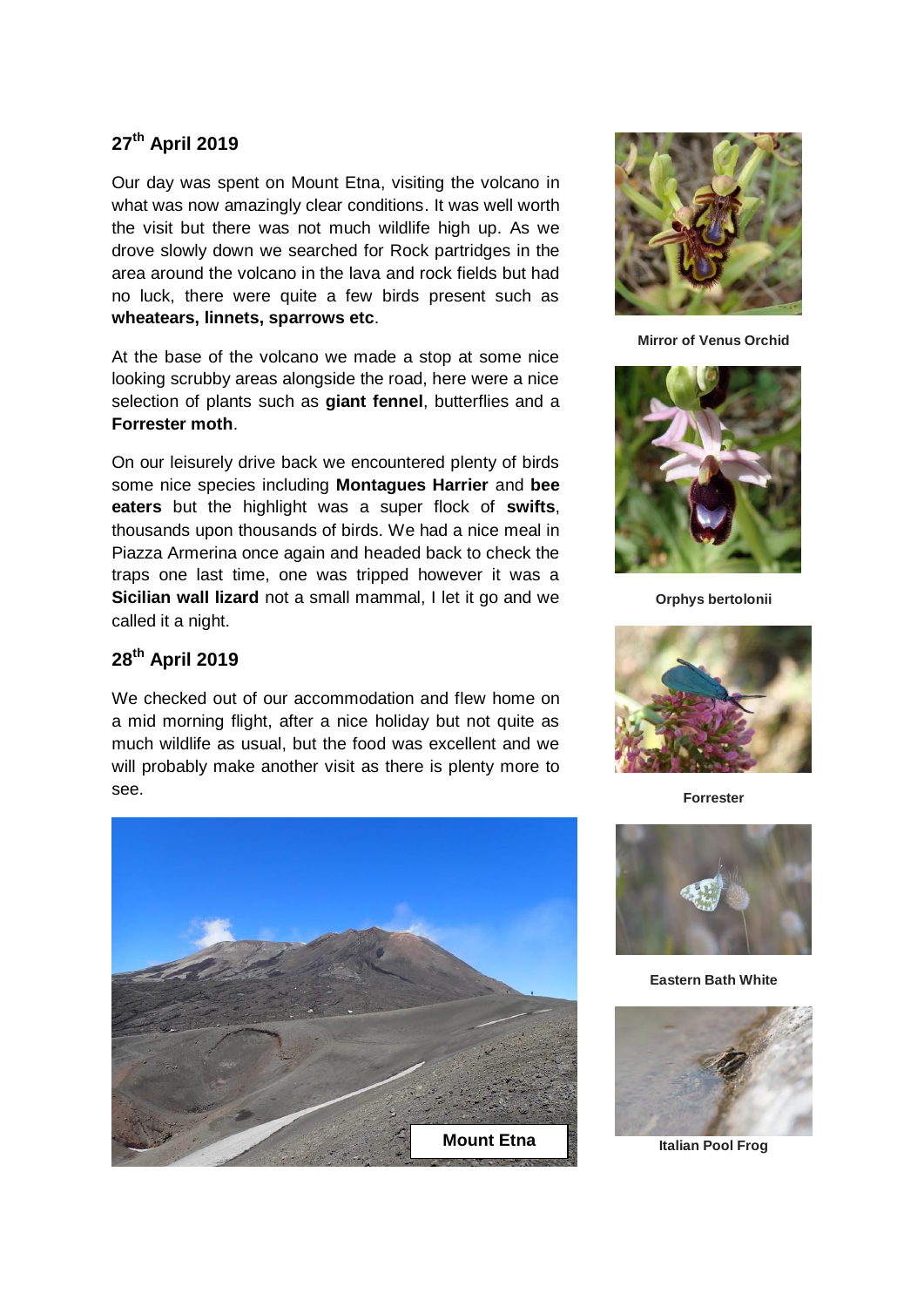# **Checklists**

### **Birds - 45**

| Subalpine Warbler              | <b>Serin</b>              | Linnet                          |
|--------------------------------|---------------------------|---------------------------------|
| Scops Owl                      | <b>Blackbird</b>          | Wheatear                        |
| Spotted Flycatcher             | Little Egret              | Stonechat                       |
| <b>Buzzard</b>                 | Swift                     | <b>Zitting Cisticola</b>        |
| Long tailed tit ssp<br>siculus | <b>White Stork</b>        | <b>House Martin</b>             |
| Italian Sparrow                | Starling                  | Raven                           |
| Jackdaw                        | Wood Pigeon               | <b>Collared Dove</b>            |
| <b>Rock Dove</b>               | Kestrel                   | Montague's Harrier              |
| <b>Great Crested Grebe</b>     | <b>Black Winged Stilt</b> | <b>Gull Billed Tern</b>         |
| <b>Blue Tit</b>                | <b>Great Tit</b>          | <b>Lesser Black Backed Gull</b> |
| Cuckoo                         | Cetti's Warbler           | <b>Bee Eater</b>                |
| <b>Hooded Crow</b>             | Jay                       | Magpie                          |
| <b>Turtle Dove</b>             | <b>Crested Lark</b>       | <b>Corn Bunting</b>             |
| <b>Goldfinch</b>               | <b>Cirl Bunting</b>       | Chaffinch                       |
| <b>Blackbird</b>               | <b>Nuthatch</b>           | Goldcrest                       |

### **Selected Plants**

| <b>Yellow Bee Orchid</b>               | Man Orchid                    | Dense Flowered Orchid           |
|----------------------------------------|-------------------------------|---------------------------------|
| Bumblebee orchid                       | Naked Man Orchid              | <b>Milky Orchid</b>             |
| <b>Annual Mallow</b>                   | Sea Squill                    | <b>Star of Bethlehem</b>        |
| Pale Speedwell                         | <b>Alskie Clover</b>          | <b>Toothed Orchid</b>           |
| Wavy Cyclamen.                         | Anacamptis picta              | Large Flowered Tongue<br>Orchid |
| <b>Small Flowered Tongue</b><br>Orchid | Silene colorata               | Moon Orchid                     |
| Sawfly Orchid                          | <b>Wild Gladoli</b>           | Common Broomrape                |
| <b>Tassel Hyacinth</b>                 | Mirror of Venus Orchid        | Ophrys incubacea                |
| Ophrys obaesa                          | <b>Pink Butterfly Orchid</b>  | Onosma echioides                |
| Broad-leaved anemone                   | Centaurea<br>sphaerocephala   | Blue Hound's-tongue             |
| Amethyst broomrape                     | Convolvulus<br>elegantissimus | <b>Southern Dwarf Iris</b>      |
| Paeonia flavescens                     | <b>Provencal Orchid</b>       | Dactylorhiza markusii           |
| Dingy Bee Orchid                       | <b>Common Cudweed</b>         | Proliferous pink                |
| Eastern Tongue Orchid                  |                               |                                 |